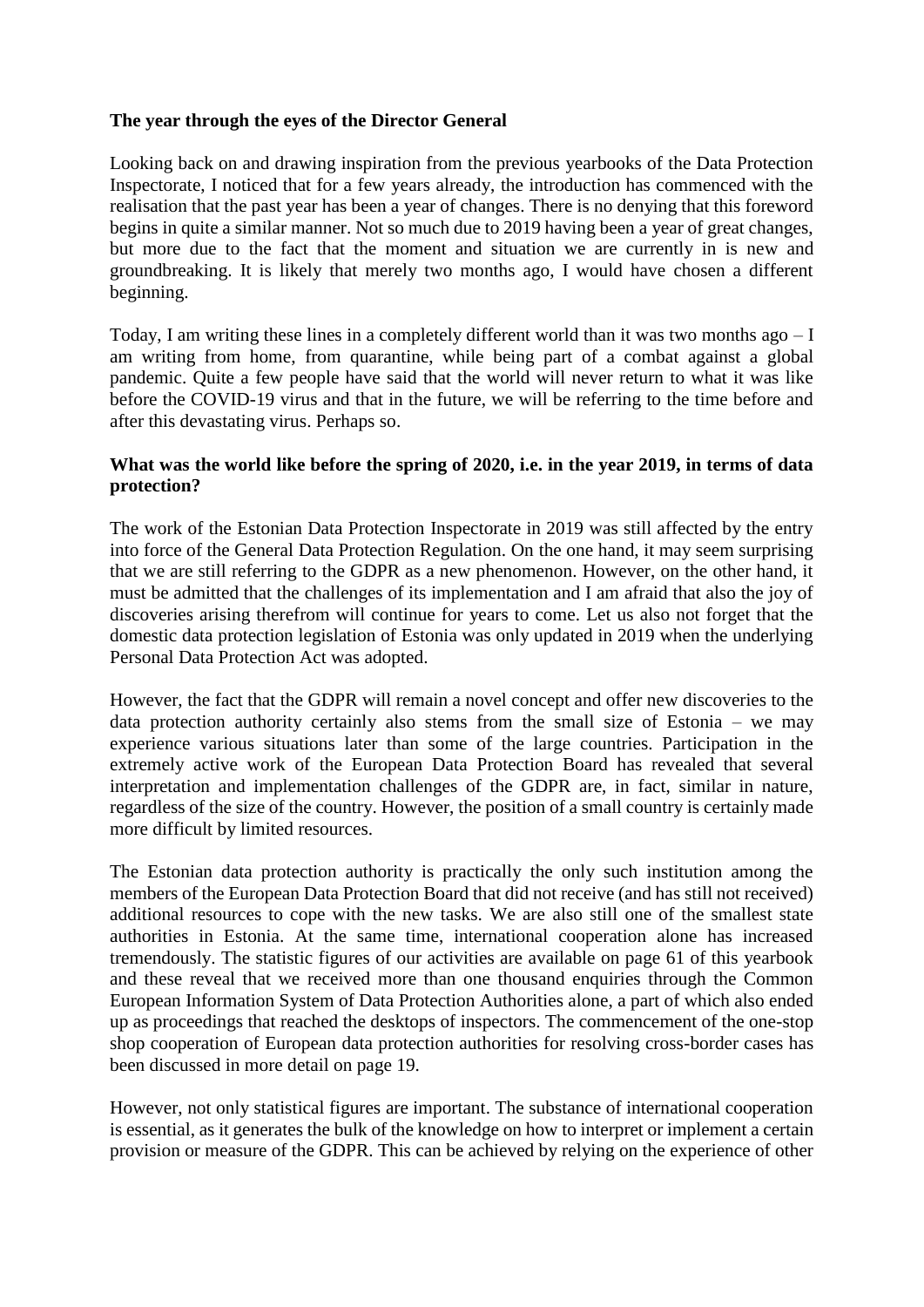authorities, actively participating in the preparation of guidance materials developed by the European Data Protection Board, as well as by participating in joint inspections.

Due to our limited resources, we must currently make very clear choices on where and how much we can contribute. We have rarely used the opportunity to offer to act as a rapporteur in guiding a certain topic in the Data Protection Board. Unfortunately, we have chosen to back out even in cases where the topic would have been interesting, as well as necessary for us: all due to the fact that acting as a rapporteur, i.e. a leader, in the Data Protection Board would require intensive work, which could only take place at the expense of other duties that require immediate action.

This leads us to another burning question that has been discussed as of the entry into force of the GDPR. Where are the fines? The statistics and content of the yearbook, as well as silence in the news indicate that we have not imposed any huge fines based on the GDPR. There have already been rumours from some of Estonia's neighbouring countries of the so-called first swallows in this area. Thus, we are receiving somewhat scared, but also judgmental and sometimes even condescending looks on our lack of fines. Even I am not a stranger to the legend that the inspectorate is unable, unwilling and incapable of imposing fines. This is partly true, but also partly false. On the one hand, as previously described, our resources are limited and the topics addressed, as well as the time and method of addressing them must be selected carefully. The same goes for fining. On the other hand, I have already said it several times and will repeat it here once more: I believe huge fines are not in line with the Estonian legal system, as these are rather intended as administrative fines, which our legal system does not recognise.

The sceptics can say what they want, but administrative proceedings are unsound and serve no purpose in data protection issues. Both due to the narrow rules, short limitation periods, as well as challenges regarding provision of evidence in the case of legal person responsibility, which are all inherent to sanction proceedings. Administrative proceedings are well suited, for instance, for the inspection of speeding and presence of fishing permits, and for imposing punishments in the event of violations, but not for fining a company for allowing possible extensive data leakage. No one expects the sad IT guy who pushed the button to be fined. The fine should be imposed on the organisation that let it happen due to its rules or lack thereof, as well as due to ill-thought and insecure processes. However, I am glad that we also reached a consensus in this issue with the Ministry of Justice and when life returns to a regular work rhythm, this ambitious plan, which had already been prepared for the implementation of the administrative fine, will once again be discussed and put into work.

It should be noted, that all of this was not meant to indicate to those who are awaiting a fine that we will sit quietly and wait for the regulation on the administrative fine. Not at all! In addition to fines, we also have a great option to use the instrument of penalty payment as a sanction. The imposition of a penalty payment also has another bonus – it can be done repeatedly and it is intended to influence the data controller to fix the problem. This is the direction we find important – guidance toward lawful behaviour, making data controllers aware why it is important to protect people's privacy.

## **Wide range of topics**

The one common theme and keyword of 2020 will certainly be monitoring equipment, especially video monitoring equipment. The European Data Protection Board also completed a corresponding guide last year, the adoption of which in Estonia is one of our goals in 2020.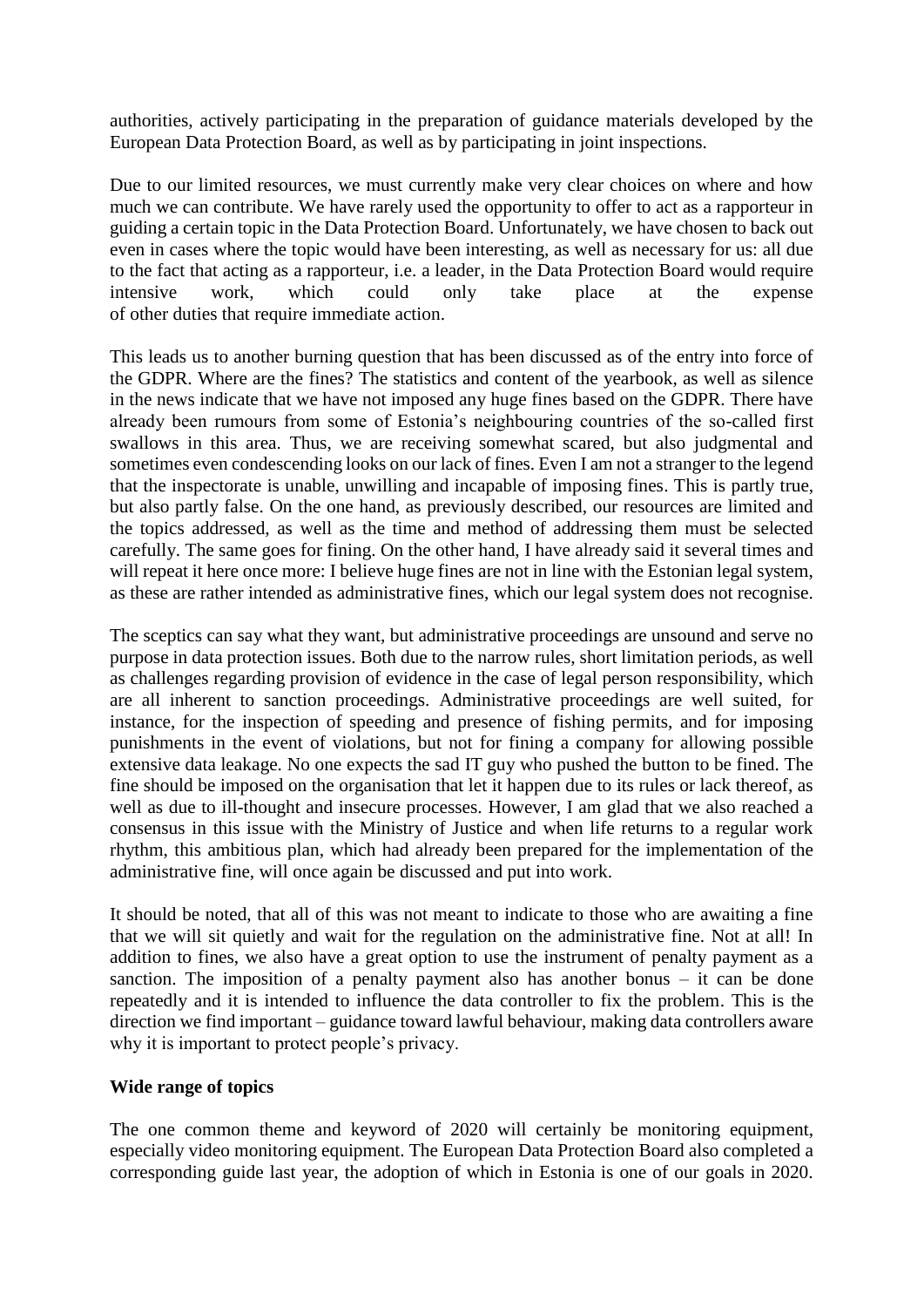Here too, however, the changing of people's mindset is more important than fines. In order for openness and transparency to become the new norm in video monitoring as well. Although, there are signs in public spaces that indicate the existence of cameras, these rarely provide information on who the camera monitoring us belongs to and who processes these data. There is a clear need for a developmental leap in this area.

Being a travel enthusiast myself, it recently caught my eye that in Germany, there is a sign on the door or partition of each store of the shopping centre regarding the owner of the camera and the reason for monitoring. Although the sign included a fair amount of information, its size was of no competition to the name of the store and neither did it disrupt the view, as is generally believed in Estonia. That if all of this information were to be put onto a sign, no one can see in or out of the shop window or door. This is not true. It is a question of willingness and there are plenty of examples to take after.

Several poignant data protection related issues have recently emerged in the area of information technology – for instance, the use of mobile telephony data by the state, as well as research developers, development of mobile applications based on health data, remote communication and the e-solutions used therefor – either in the area of studying, e-medicine or remote work. All these topics are on the one hand very technical, but on the other hand very clearly and intensely related to the processing and privacy of personal data. We have marked the processing of data in research carried out via IT resources and the use of information systems and eenvironments in institutions engaged in the area of medicine and education as our most important keywords for 2020. Even when offering the best solutions to the society, it must still be kept in mind that without carefully considering the aspect of data protection, such a solution is defective and a great idea may, in fact, become a breeding ground for problems. First, the state as one of the biggest if not the biggest data controller must acknowledge its responsibility and set a good example. It is definitely not great to implement legislation amendments in a rushed and reckless manner and, even more importantly, without discussion under the auspices that, for instance, "rapid times require rapid decisions", while knowing completely well that no one will remember to return to temporary provisions once the "rapid times" have passed to think through and discuss the provisions in detail. Thus, it may happen that people not only feel that there is an attempt to implement amendments in the shadow of the crisis, which infringe their privacy and will continue to affect their lives after the crisis, it may actually happen.

The case is similar for innovation and IT developments as well. Both are extremely necessary in an e-state. I personally and I believe most Estonians are rather open towards any new solutions that make life easier, including artificial intelligence. Quite a few of us would take a step further to simplify the organisation of everyday life and would welcome face recognition technologies, if it helped to save time, but we all want to be certain that the provision of such services would not include unseen data processing processes that undermine privacy. This also goes for the relationship with the state. The development of the e-state is very important and welcomed. However, it must be kept in mind during the creation and development of any IT solutions that real personal data is not to be toyed with. Every development should be well thought through, secure and transparent.

In conclusion, I would like to thank my team. As mentioned, 2019 was not an easy year for the inspectorate. Competition on the labour market also damaged the workforce of the inspectorate. At the same time, it gave an opportunity to involve various new and active people in our activities, whose initial achievements we can already read about on the following pages, but who are already waiting for the new challenges of 2020 with a sparkle in their eyes. However,